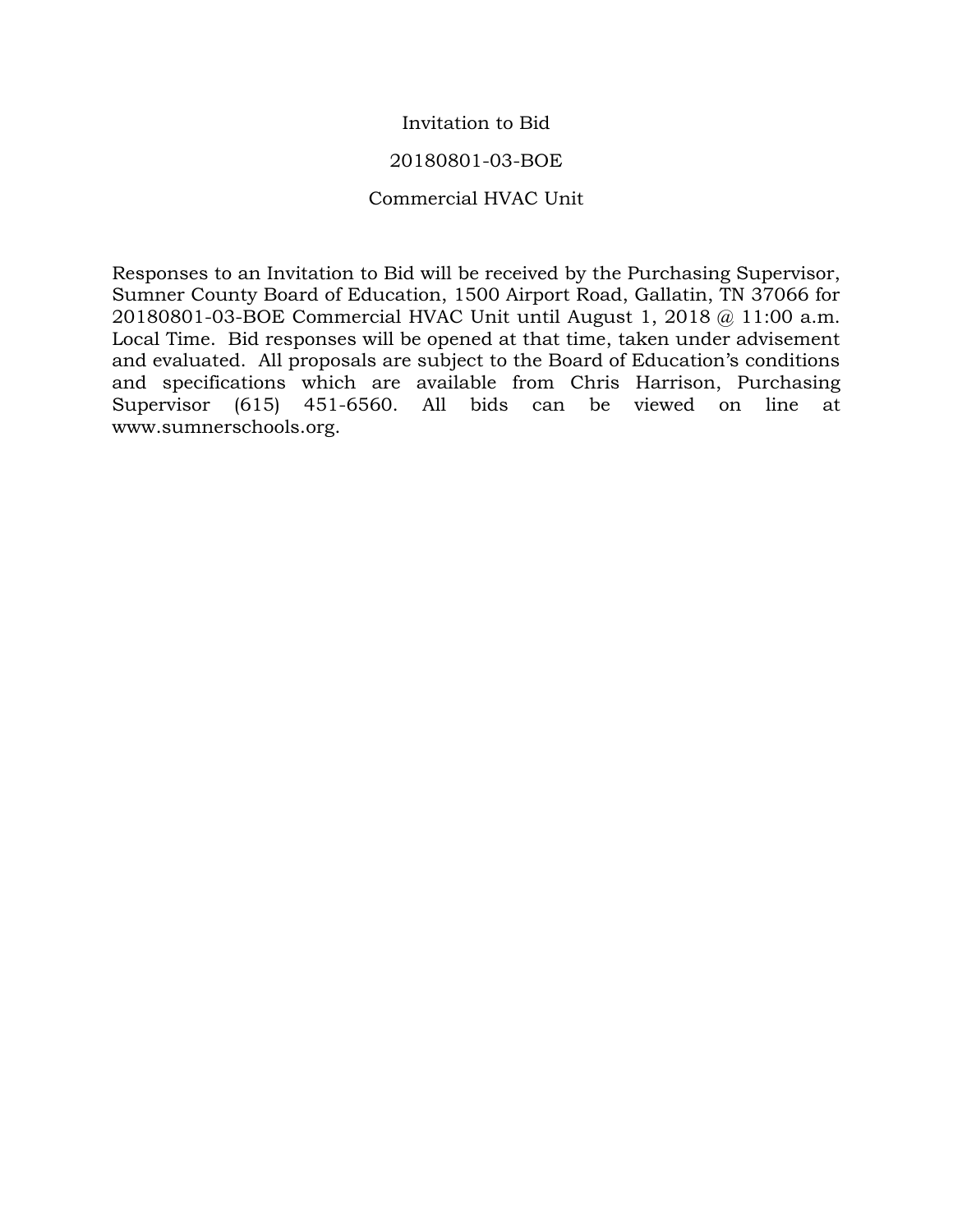# **INVITATION TO BID (ITB)**

#### **NUMBER: 20180801-03-BOE**

# **SUMNER COUNTY BOARD OF EDUCATION**

*This solicitation document serves as the written determination of the SCS Purchasing Supervisor that the use of Competitive Sealed Proposal for this solicitation is in the best interest of SCS.*

**RFP Title: Commercial HVAC Unit**



## **Purchasing Staff Contact:**

Chris Harrison Janice Wright 615-451-6560 615-451-6569 chris.harrison@sumnerschools.org janice.wright@sumnerschools.org

Purchasing Supervisor **Purchasing Coordinator** 

Release Date: July 16, 2018 | Proposal Due Date: August 1, 2018 @ 11:00 a.m. Local Time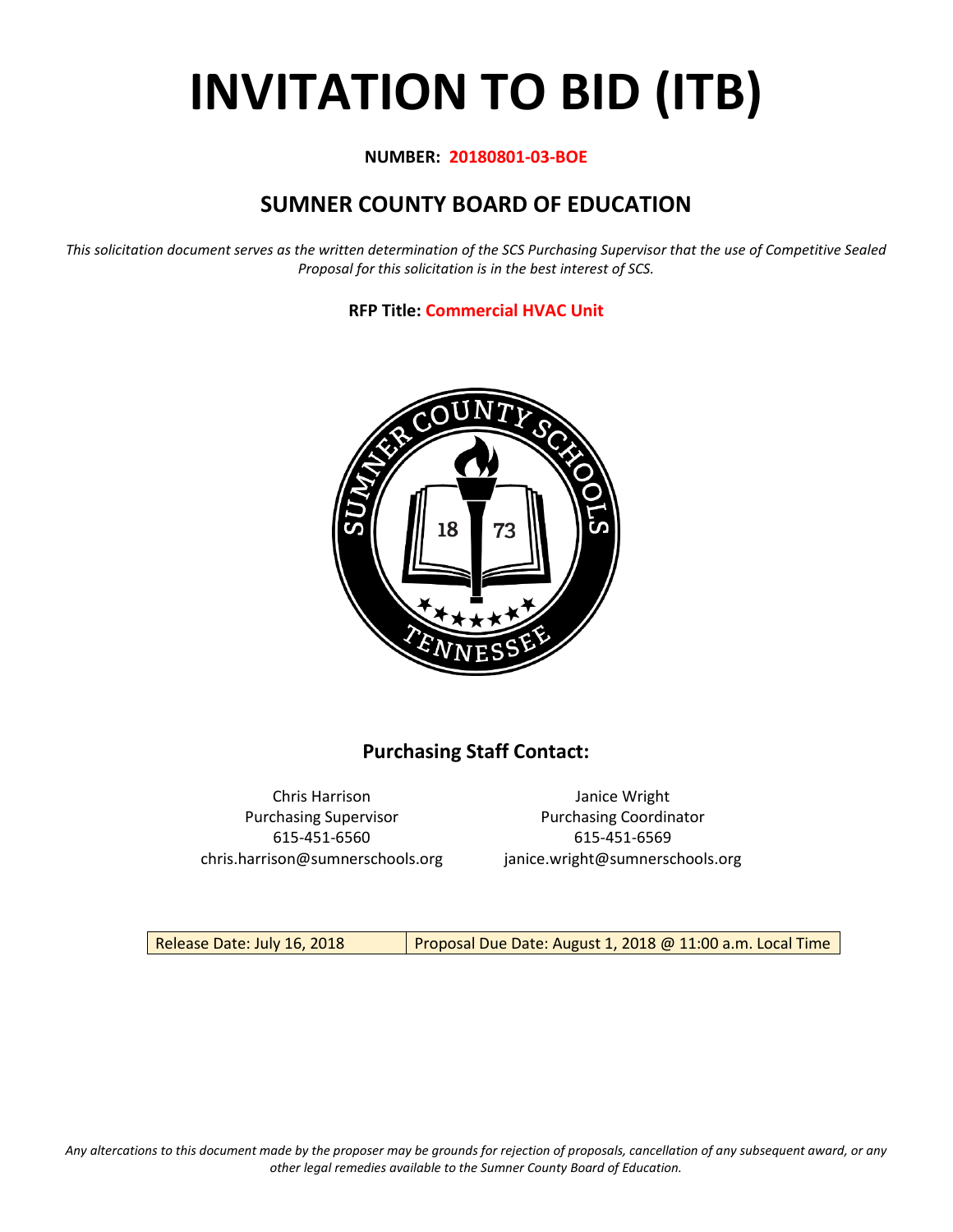## **NOTICE TO PROPOSERS**

There may be one or more amendments to this ITB. In order to receive communication for any such amendments issued specifically to this ITB, the proposer must provide the information requested below to the Sumner County Board of Education (SCS) Purchasing Department. The information may be sent by email to: Chris Harrison, Purchasing Supervisor, chris.harrison@sumnerschools.org. SCS will send amendments only to those proposers which complete and return this information in a timely manner.

| ITB Number:             | 20180801-03-BOE Commercial HVAC Unit |
|-------------------------|--------------------------------------|
| Company Name:           |                                      |
| <b>Mailing Address:</b> |                                      |
|                         |                                      |
|                         |                                      |
| Phone Number:           |                                      |
| <b>Contact Person:</b>  |                                      |
| <b>Email Address:</b>   |                                      |
|                         |                                      |
|                         |                                      |
| <b>Printed Name:</b>    |                                      |
| Date:                   |                                      |

Emailed amendments will be sent in a Microsoft Word (Office for Windows) or Portable Document Format (pdf) format. Any alterations to the document made by the proposer may be grounds for rejection of proposal, cancellation of any subsequent award or any other legal remedies available to SCS.

Amendments will also be posted on the SCS website **https://sumnerschools.org/index.php/current-bids-and-rfps** and attached to the solicitation listing as a PDF or WORD file. Check the particular solicitation on the Current Bids and RFPs webpage for any posted amendments.

By completing and returning this form, the Proposer has expressed its intent to provide a proposal for **20180801-03-BOE Commercial HVAC Unit.**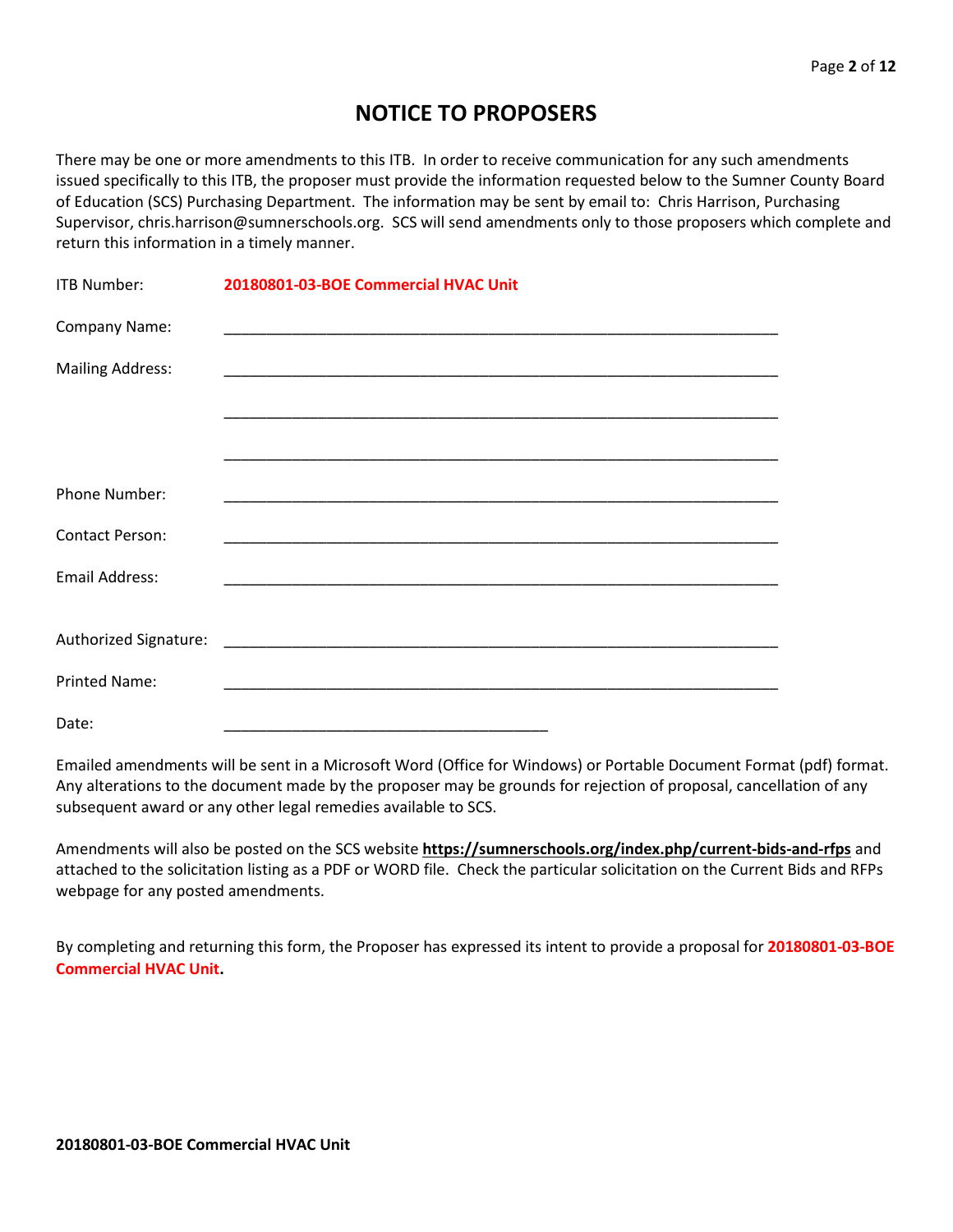## **TABLE OF CONTENTS**

- 1. Specification
- 2. Source Selection and Contract Award
- 3. Schedule of Events
- 4. Delivery of Proposals
- 5. Protests
- 6. New Vendors
- 7. Attachments
	- A. Bid Form/Certification
	- B. IRS Form W9
	- C. Attestation Re Personnel
	- D. Standard Terms and Conditions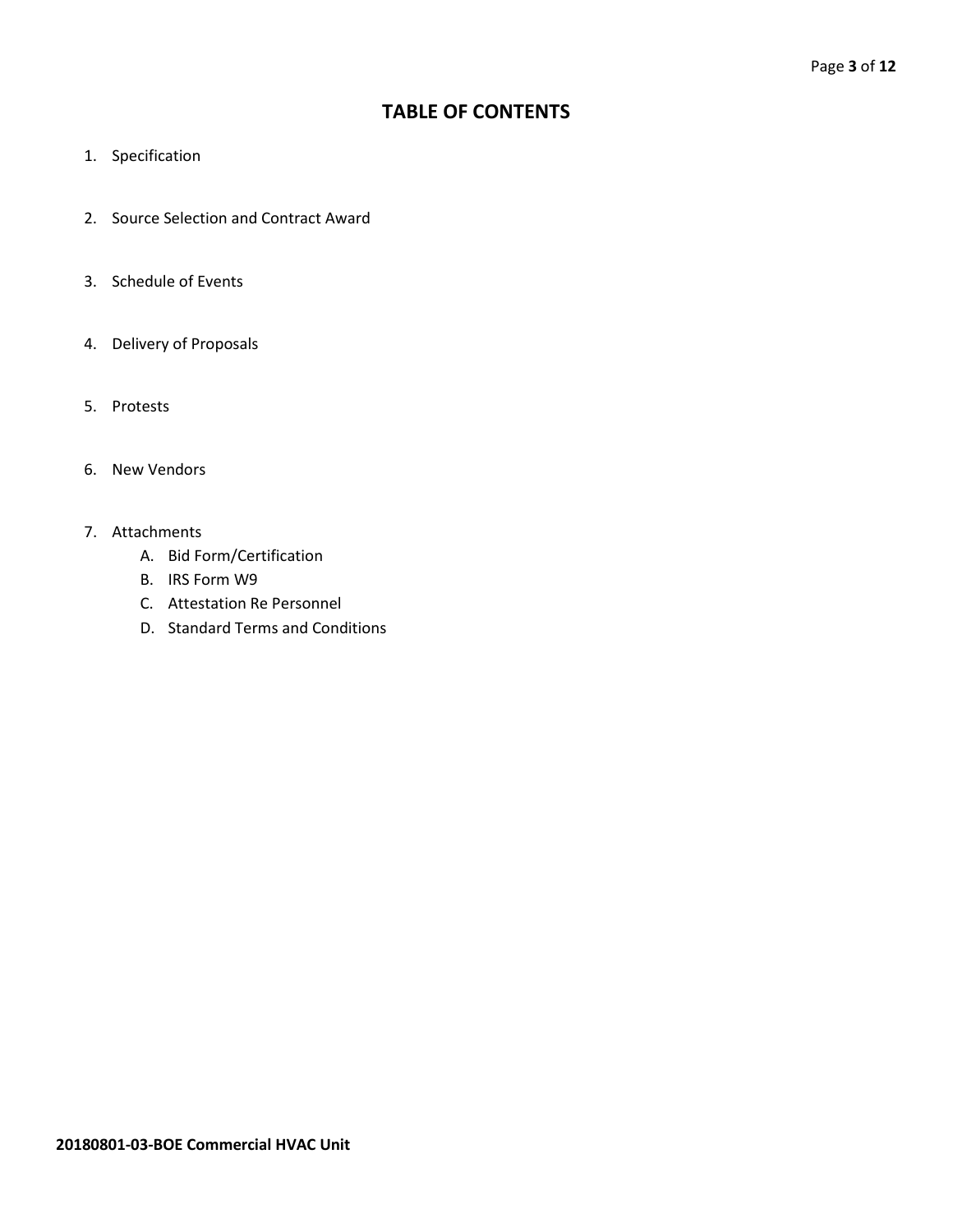1. Specification

Replacement unit for the following Make/Model/Serial Number:

Climate Master Water Source Heat Pump

- Model No. V240-34XASFTCAB
- Serial No. 88CU1578

#### Features

- 20-ton capacity
- Water Source Heat Pump
- Vertical configuration
- 460v, 3 phase
- Left hand side water connection
- Right hand side electric and control wiring
- Front return / Top Discharge
- Conventional thermostat connections

#### QUESTIONS

Bruce Atkins, HVAC Supervisor

- 615-451-5200
- bruce.atkins@sumnerschools.org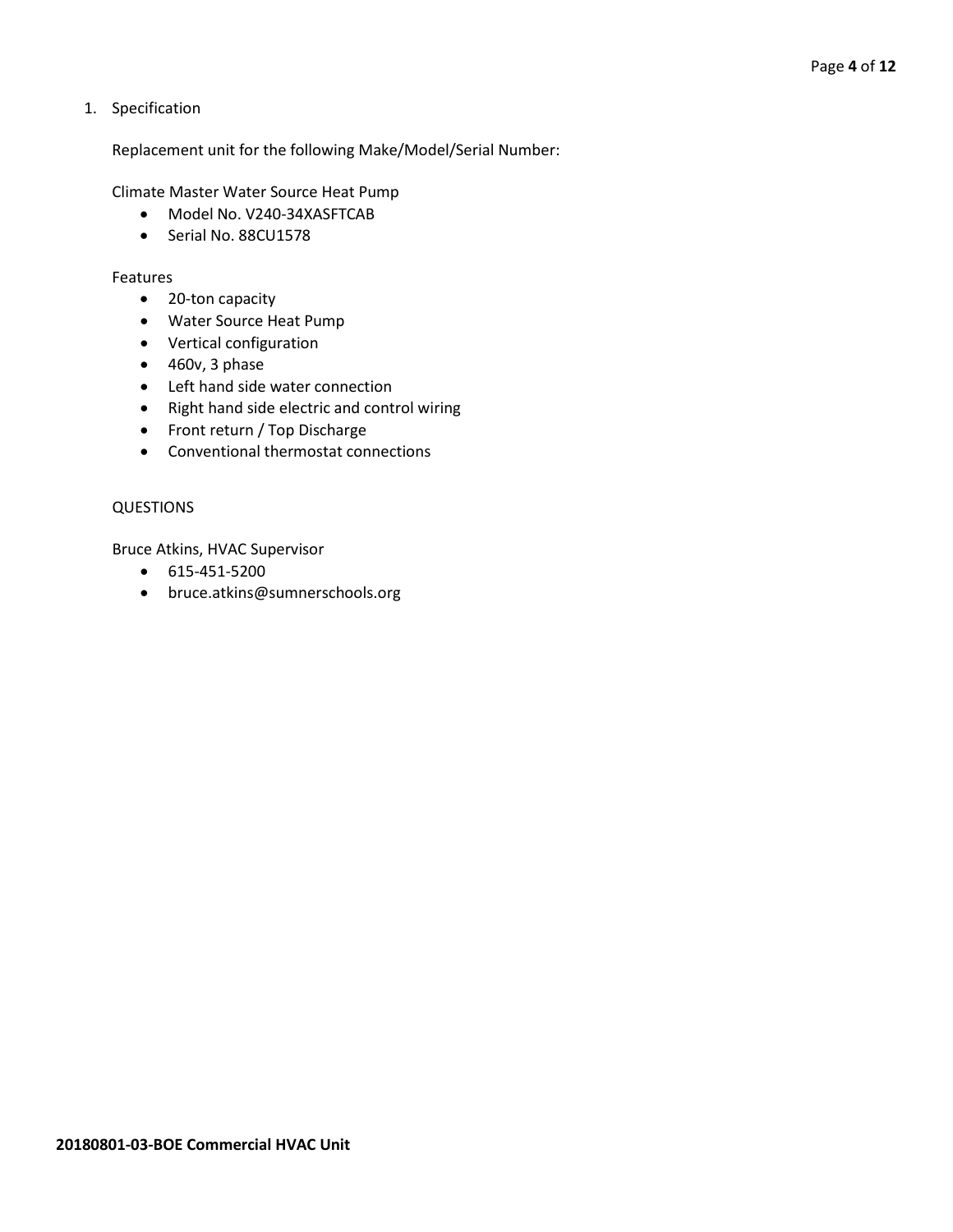- 2. Source Selection and Contract Award
	- Award, if made, will be made to the proposer submitting the lowest cost proposal and whom is also determined to be Responsive.
		- o General Criteria to be determined "Responsive"
			- **•** Does the proposal include all required information?
			- Does the proposal include completed attachment forms?
			- Was the proposal delivered on or before the stated deadline?
	- SCS reserves the right to reject any proposal that takes exception to the specifications unless prior approval is requested and granted by SCS.
	- Upon mutual agreement by both parties, SCS shall grant the right to extend the terms, conditions and prices of contract(s) awarded from this ITB to other Institutions (such as State, Local and/or Public Agencies) who express an interest in participating in any contract that results from this ITB. Each of the "piggyback" Institutions will issue their own purchasing documents for purchase of the goods/services. Proposer agrees that SCS shall bear no responsibility or liability for any agreements between Proposer and the other Institution(s) who desire to exercise this option.
- 3. Schedule of Events

| <b>RFP Issued</b>              | July 16, 2018                          |
|--------------------------------|----------------------------------------|
| <b>RFP Submission DEADLINE</b> | August 1, 2018 @ 11:00 a.m. Local Time |

4. Delivery of Proposals

Sealed proposals will be accepted until **August 1, 2018 @ 11:00 a.m. Local Time**. Proposals received after that time will be deemed invalid. Vendors mailing proposal packages must allow sufficient time to ensure receipt of their package by the time specified. There will be no exceptions. Proposals will be opened and read aloud. The reading of the bids will begin at **11:00 a.m. Local Time**.

Due to the nature of deliveries to the SCS Support Services Facility by carriers such as UPS, FedEx and such like; the proposal package will be accepted if the date and time on the delivery confirmation are indicated to be on or before the Proposal Deadline.

Delivery Address: Sumner County Board of Education Attn: Purchasing Supervisor 1500 Airport Road Gallatin, TN 37066

The package containing the proposal must be sealed and clearly marked on the outside of the package: **"20180801-03-BOE Commercial HVAC Unit"**

**DO NOT OPEN**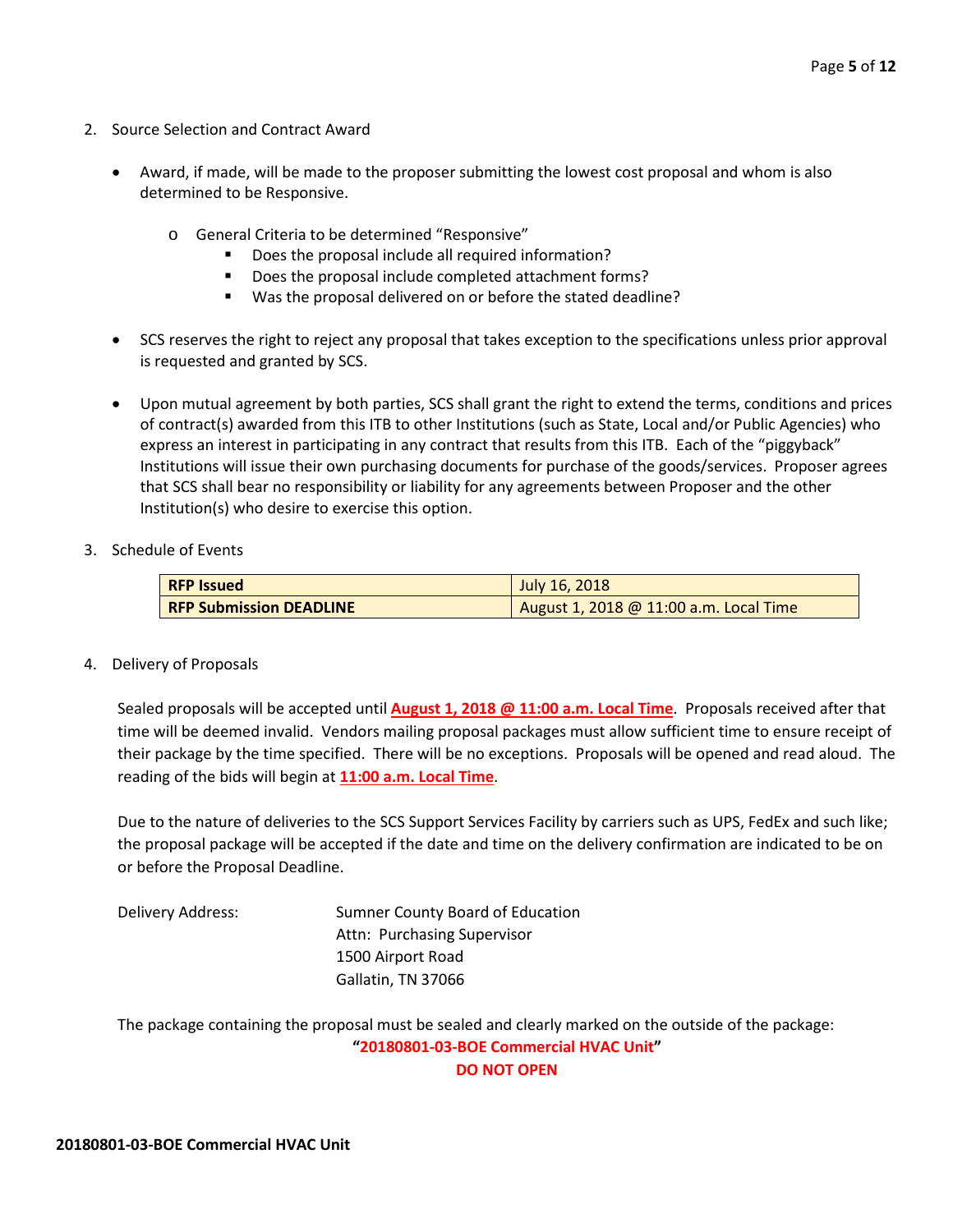#### 5. Protests

In the event that any interested party finds any part of the listed specifications, terms or conditions to be discrepant, incomplete or otherwise questionable in any respect; it shall be the responsibility of the concerned party to notify the SCS Purchasing Office of such matters immediately upon receipt of the ITB. All notifications must be sent to the Purchasing Supervisor via email at [purchasing@sumnerschools.org.](mailto:purchasing@sumnerschools.org)

Any actual or prospective Proposer who is aggrieved in connection with the ITB or award of a contract may protest to the Purchasing Supervisor and/or the Sumner County Board of Education at its regularly scheduled meeting.

#### 6. New Vendors

- To comply with Internal Revenue Service requirements, all vendors who perform any type of service are required to have a current IRS Form W-9 on file with the SCS Finance Department. It is a mandatory requirement to complete the IRS Form W-9 (Attachment 1) included in this RFP.
- To comply with the Tennessee Lawful Employment Act (50-1-702 and 50-1-703), non-employees (individuals paid directly by the employer in exchange for the individual's labor or services) must have on file one (1) of the following documents:
	- o A valid Tennessee driver's license or photo identification;
	- o A valid driver's license or photo identification from another state where the license requirements are at least as strict as those in Tennessee;
	- o A birth certificate issued by a U.S. state, jurisdiction or territory;
	- o A U.S. government issued certified birth certificate;
	- o A valid, unexpired U.S. passport;
	- o A U.S. certificate of birth abroad (DS-1350 or FS-545)
	- o A report of birth abroad of a U.S. citizen (FS-240);
	- o A certificate of citizenship (N560 or N561);
	- o A certificate of naturalization (N550, N570 or N578);
	- o A U.S citizen identification card (I-197 or I-179); or
	- o Valid alien registration documentation or other proof of current immigration registration recognized by the United States Department of Homeland Security that contains the individual's complete legal name and current alien admission number or alien file number (or numbers if the individual has more than one number).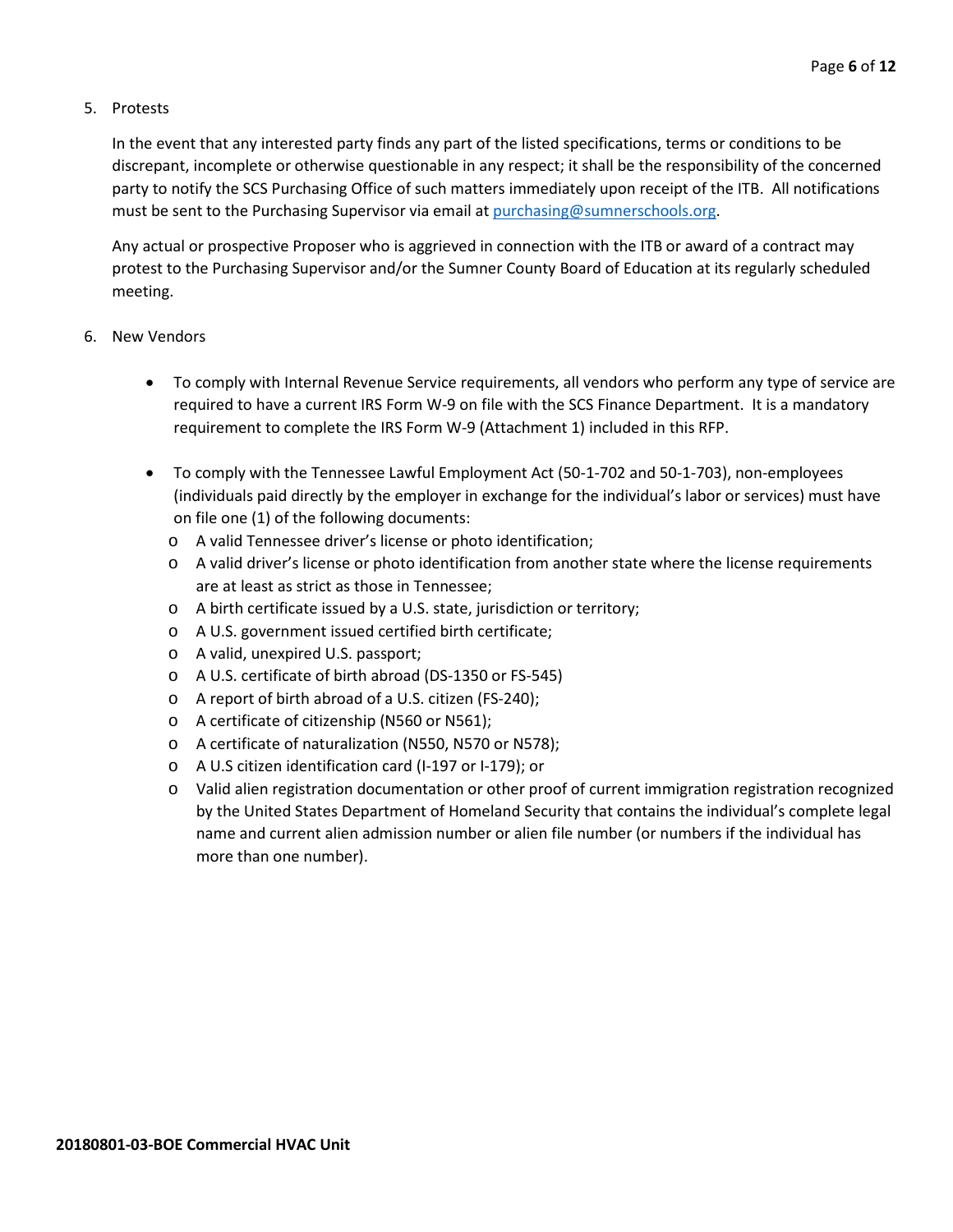#### **7.A Bid Form**



Attn: Purchasing Supervisor 1500 Airport Road Gallatin, TN 37066

Date

By checking this box, Proposer agrees that SCS reserves the right to extend the terms, conditions and prices of this contract to other Institutions (such as State, Local and/or Public Agencies) who express an interest in participating in any contract that results from this ITB. Each of the piggyback Institutions will issue their own purchasing documents for the goods/service. Proposer agrees that SCS shall bear no responsibility or liability for any agreements between Proposer and the other Institution(s) who desire to exercise this option.

| <b>DESCRIPTION</b>            | <b>UNIT COST</b> |
|-------------------------------|------------------|
| 20-ton Water Source Heat Pump |                  |
| Brand:                        |                  |
| Model No:                     |                  |

| <b>AUTHORIZED SIGNATURE:</b> |  |
|------------------------------|--|
| <b>PRINTED NAME:</b>         |  |
| TITLE:                       |  |
| <b>COMPANY NAME:</b>         |  |
| <b>PHONE:</b>                |  |
| <b>EMAIL</b>                 |  |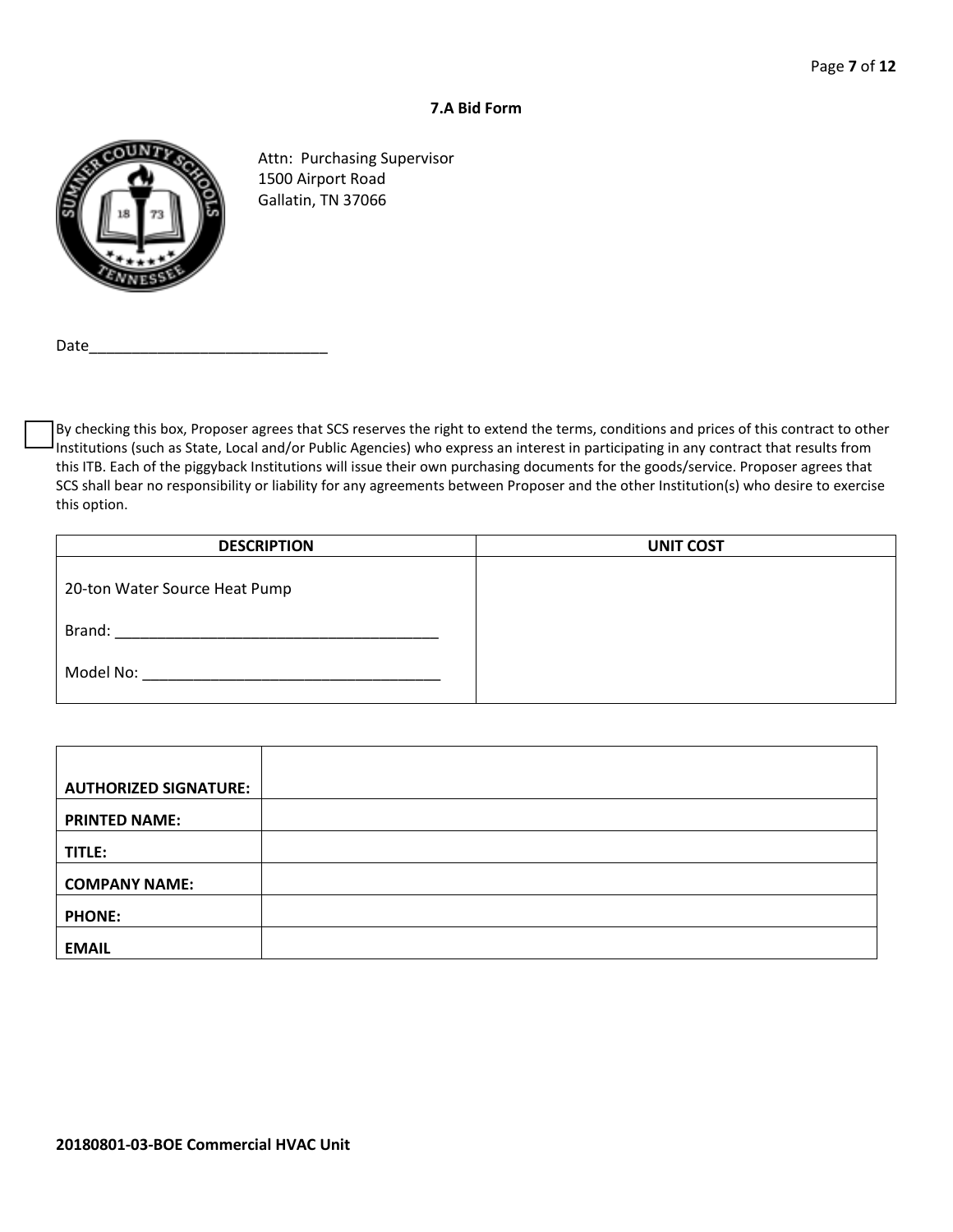#### 7.B IRS Form W9

| <b>Request for Taxpayer</b><br><b>Identification Number and Certification</b><br>(Rev. December 2014)<br>Department of the Treasury<br>Internal Revenue Service<br>1 Name (as shown on your income tax return). Name is required on this line; do not leave this line blank.                                                                                                                                                                                                                                                                                                                                                                                                                                                                                          |                                                                                                                                                   |                                                                                                                                                                                                                      |                                                                                                                                              |  |    |  |                                       |  | Give Form to the<br>requester. Do not<br>send to the IRS. |  |  |  |
|-----------------------------------------------------------------------------------------------------------------------------------------------------------------------------------------------------------------------------------------------------------------------------------------------------------------------------------------------------------------------------------------------------------------------------------------------------------------------------------------------------------------------------------------------------------------------------------------------------------------------------------------------------------------------------------------------------------------------------------------------------------------------|---------------------------------------------------------------------------------------------------------------------------------------------------|----------------------------------------------------------------------------------------------------------------------------------------------------------------------------------------------------------------------|----------------------------------------------------------------------------------------------------------------------------------------------|--|----|--|---------------------------------------|--|-----------------------------------------------------------|--|--|--|
| 2 Business name/disregarded entity name, if different from above<br>$\sim$<br>page                                                                                                                                                                                                                                                                                                                                                                                                                                                                                                                                                                                                                                                                                    |                                                                                                                                                   |                                                                                                                                                                                                                      |                                                                                                                                              |  |    |  |                                       |  |                                                           |  |  |  |
| 4 Exemptions (codes apply only to<br>3 Check appropriate box for federal tax classification; check only one of the following seven boxes:<br>Specific Instructions on<br>certain entities, not individuals; see<br>S Corporation Partnership<br>Individual/sole proprietor or<br>$\Box$ C Corporation<br>Trust/estate<br>instructions on page 3):<br>single-member LLC<br>Print or type<br>Exempt payee code (if any)<br>Limited liability company. Enter the tax classification (C=C corporation, S=S corporation, P=partnership) ▶<br>Exemption from FATCA reporting<br>Note. For a single-member LLC that is disregarded, do not check LLC; check the appropriate box in the line above for<br>the tax classification of the single-member owner.<br>code (if any) |                                                                                                                                                   |                                                                                                                                                                                                                      |                                                                                                                                              |  |    |  |                                       |  |                                                           |  |  |  |
|                                                                                                                                                                                                                                                                                                                                                                                                                                                                                                                                                                                                                                                                                                                                                                       | Other (see instructions)                                                                                                                          |                                                                                                                                                                                                                      |                                                                                                                                              |  |    |  |                                       |  |                                                           |  |  |  |
|                                                                                                                                                                                                                                                                                                                                                                                                                                                                                                                                                                                                                                                                                                                                                                       | (Applies to accounts maintained outside the U.S.)<br>5 Address (number, street, and apt. or suite no.)<br>Requester's name and address (optional) |                                                                                                                                                                                                                      |                                                                                                                                              |  |    |  |                                       |  |                                                           |  |  |  |
| See                                                                                                                                                                                                                                                                                                                                                                                                                                                                                                                                                                                                                                                                                                                                                                   | 6 City, state, and ZIP code                                                                                                                       |                                                                                                                                                                                                                      |                                                                                                                                              |  |    |  |                                       |  |                                                           |  |  |  |
| 7 List account number(s) here (optional)                                                                                                                                                                                                                                                                                                                                                                                                                                                                                                                                                                                                                                                                                                                              |                                                                                                                                                   |                                                                                                                                                                                                                      |                                                                                                                                              |  |    |  |                                       |  |                                                           |  |  |  |
| Part I                                                                                                                                                                                                                                                                                                                                                                                                                                                                                                                                                                                                                                                                                                                                                                |                                                                                                                                                   | <b>Taxpayer Identification Number (TIN)</b>                                                                                                                                                                          |                                                                                                                                              |  |    |  |                                       |  |                                                           |  |  |  |
|                                                                                                                                                                                                                                                                                                                                                                                                                                                                                                                                                                                                                                                                                                                                                                       |                                                                                                                                                   | Enter your TIN in the appropriate box. The TIN provided must match the name given on line 1 to avoid                                                                                                                 |                                                                                                                                              |  |    |  | Social security number                |  |                                                           |  |  |  |
|                                                                                                                                                                                                                                                                                                                                                                                                                                                                                                                                                                                                                                                                                                                                                                       |                                                                                                                                                   | backup withholding. For individuals, this is generally your social security number (SSN). However, for a<br>resident alien, sole proprietor, or disregarded entity, see the Part I instructions on page 3. For other |                                                                                                                                              |  |    |  |                                       |  |                                                           |  |  |  |
|                                                                                                                                                                                                                                                                                                                                                                                                                                                                                                                                                                                                                                                                                                                                                                       |                                                                                                                                                   | entities, it is your employer identification number (EIN). If you do not have a number, see How to get a                                                                                                             |                                                                                                                                              |  |    |  |                                       |  |                                                           |  |  |  |
|                                                                                                                                                                                                                                                                                                                                                                                                                                                                                                                                                                                                                                                                                                                                                                       | TIN on page 3.                                                                                                                                    |                                                                                                                                                                                                                      |                                                                                                                                              |  | or |  |                                       |  |                                                           |  |  |  |
|                                                                                                                                                                                                                                                                                                                                                                                                                                                                                                                                                                                                                                                                                                                                                                       |                                                                                                                                                   | Note. If the account is in more than one name, see the instructions for line 1 and the chart on page 4 for                                                                                                           |                                                                                                                                              |  |    |  | <b>Employer identification number</b> |  |                                                           |  |  |  |
|                                                                                                                                                                                                                                                                                                                                                                                                                                                                                                                                                                                                                                                                                                                                                                       | guidelines on whose number to enter.                                                                                                              |                                                                                                                                                                                                                      |                                                                                                                                              |  |    |  |                                       |  |                                                           |  |  |  |
| Part II                                                                                                                                                                                                                                                                                                                                                                                                                                                                                                                                                                                                                                                                                                                                                               | <b>Certification</b>                                                                                                                              |                                                                                                                                                                                                                      |                                                                                                                                              |  |    |  |                                       |  |                                                           |  |  |  |
|                                                                                                                                                                                                                                                                                                                                                                                                                                                                                                                                                                                                                                                                                                                                                                       | Under penalties of perjury, I certify that:                                                                                                       |                                                                                                                                                                                                                      |                                                                                                                                              |  |    |  |                                       |  |                                                           |  |  |  |
|                                                                                                                                                                                                                                                                                                                                                                                                                                                                                                                                                                                                                                                                                                                                                                       |                                                                                                                                                   | 1. The number shown on this form is my correct taxpayer identification number (or I am waiting for a number to be issued to me); and                                                                                 |                                                                                                                                              |  |    |  |                                       |  |                                                           |  |  |  |
| 2. I am not subject to backup withholding because: (a) I am exempt from backup withholding, or (b) I have not been notified by the Internal Revenue<br>Service (IRS) that I am subject to backup withholding as a result of a failure to report all interest or dividends, or (c) the IRS has notified me that I am<br>no longer subject to backup withholding; and                                                                                                                                                                                                                                                                                                                                                                                                   |                                                                                                                                                   |                                                                                                                                                                                                                      |                                                                                                                                              |  |    |  |                                       |  |                                                           |  |  |  |
|                                                                                                                                                                                                                                                                                                                                                                                                                                                                                                                                                                                                                                                                                                                                                                       |                                                                                                                                                   | 3. I am a U.S. citizen or other U.S. person (defined below); and                                                                                                                                                     |                                                                                                                                              |  |    |  |                                       |  |                                                           |  |  |  |
|                                                                                                                                                                                                                                                                                                                                                                                                                                                                                                                                                                                                                                                                                                                                                                       |                                                                                                                                                   | 4. The FATCA code(s) entered on this form (if any) indicating that I am exempt from FATCA reporting is correct.                                                                                                      |                                                                                                                                              |  |    |  |                                       |  |                                                           |  |  |  |
| Certification instructions. You must cross out item 2 above if you have been notified by the IRS that you are currently subject to backup withholding<br>because you have failed to report all interest and dividends on your tax return. For real estate transactions, item 2 does not apply. For mortgage<br>interest paid, acquisition or abandonment of secured property, cancellation of debt, contributions to an individual retirement arrangement (IRA), and<br>generally, payments other than interest and dividends, you are not required to sign the certification, but you must provide your correct TIN. See the<br>instructions on page 3.                                                                                                              |                                                                                                                                                   |                                                                                                                                                                                                                      |                                                                                                                                              |  |    |  |                                       |  |                                                           |  |  |  |
| Sign<br>Signature of<br>Here<br>Date $\blacktriangleright$<br>U.S. person $\blacktriangleright$                                                                                                                                                                                                                                                                                                                                                                                                                                                                                                                                                                                                                                                                       |                                                                                                                                                   |                                                                                                                                                                                                                      |                                                                                                                                              |  |    |  |                                       |  |                                                           |  |  |  |
| · Form 1098 (home mortgage interest), 1098-E (student loan interest), 1098-T<br><b>General Instructions</b><br>(tuition)                                                                                                                                                                                                                                                                                                                                                                                                                                                                                                                                                                                                                                              |                                                                                                                                                   |                                                                                                                                                                                                                      |                                                                                                                                              |  |    |  |                                       |  |                                                           |  |  |  |
|                                                                                                                                                                                                                                                                                                                                                                                                                                                                                                                                                                                                                                                                                                                                                                       |                                                                                                                                                   | Section references are to the Internal Revenue Code unless otherwise noted.                                                                                                                                          | · Form 1099-C (canceled debt)                                                                                                                |  |    |  |                                       |  |                                                           |  |  |  |
| Future developments. Information about developments affecting Form W-9 (such<br>· Form 1099-A (acquisition or abandonment of secured property)<br>as legislation enacted after we release it) is at www.irs.gov/fw9.                                                                                                                                                                                                                                                                                                                                                                                                                                                                                                                                                  |                                                                                                                                                   |                                                                                                                                                                                                                      |                                                                                                                                              |  |    |  |                                       |  |                                                           |  |  |  |
| <b>Purpose of Form</b>                                                                                                                                                                                                                                                                                                                                                                                                                                                                                                                                                                                                                                                                                                                                                |                                                                                                                                                   |                                                                                                                                                                                                                      | Use Form W-9 only if you are a U.S. person (including a resident alien), to<br>provide your correct TIN.                                     |  |    |  |                                       |  |                                                           |  |  |  |
| If you do not return Form W-9 to the requester with a TIN, you might be subject<br>An individual or entity (Form W-9 requester) who is required to file an information<br>to backup withholding. See What is backup withholding? on page 2.<br>return with the IRS must obtain your correct taxpayer identification number (TIN)                                                                                                                                                                                                                                                                                                                                                                                                                                      |                                                                                                                                                   |                                                                                                                                                                                                                      |                                                                                                                                              |  |    |  |                                       |  |                                                           |  |  |  |
| which may be your social security number (SSN), individual taxpayer identification<br>number (ITIN), adoption taxpayer identification number (ATIN), or employer<br>identification number (EIN), to report on an information return the amount paid to<br>you, or other amount reportable on an information return. Examples of information                                                                                                                                                                                                                                                                                                                                                                                                                           |                                                                                                                                                   |                                                                                                                                                                                                                      | By signing the filled-out form, you:<br>1. Certify that the TIN you are giving is correct (or you are waiting for a number<br>to be issued). |  |    |  |                                       |  |                                                           |  |  |  |
| 2. Certify that you are not subject to backup withholding, or<br>returns include, but are not limited to, the following:                                                                                                                                                                                                                                                                                                                                                                                                                                                                                                                                                                                                                                              |                                                                                                                                                   |                                                                                                                                                                                                                      |                                                                                                                                              |  |    |  |                                       |  |                                                           |  |  |  |
| 3. Claim exemption from backup withholding if you are a U.S. exempt payee. If<br>· Form 1099-INT (interest earned or paid)<br>applicable, you are also certifying that as a U.S. person, your allocable share of                                                                                                                                                                                                                                                                                                                                                                                                                                                                                                                                                      |                                                                                                                                                   |                                                                                                                                                                                                                      |                                                                                                                                              |  |    |  |                                       |  |                                                           |  |  |  |
| . Form 1099-DIV (dividends, including those from stocks or mutual funds)<br>any partnership income from a U.S. trade or business is not subject to the                                                                                                                                                                                                                                                                                                                                                                                                                                                                                                                                                                                                                |                                                                                                                                                   |                                                                                                                                                                                                                      |                                                                                                                                              |  |    |  |                                       |  |                                                           |  |  |  |
| * Form 1099-MISC (various types of income, prizes, awards, or gross proceeds)<br>withholding tax on foreign partners' share of effectively connected income, and                                                                                                                                                                                                                                                                                                                                                                                                                                                                                                                                                                                                      |                                                                                                                                                   |                                                                                                                                                                                                                      |                                                                                                                                              |  |    |  |                                       |  |                                                           |  |  |  |
| . Form 1099-B (stock or mutual fund sales and certain other transactions by<br>4. Certify that FATCA code(s) entered on this form (if any) indicating that you are<br>exempt from the FATCA reporting, is correct. See What is FATCA reporting? on<br>brokers)<br>page 2 for further information.                                                                                                                                                                                                                                                                                                                                                                                                                                                                     |                                                                                                                                                   |                                                                                                                                                                                                                      |                                                                                                                                              |  |    |  |                                       |  |                                                           |  |  |  |
| · Form 1099-S (proceeds from real estate transactions)<br>. Form 1099-K (merchant card and third party network transactions)                                                                                                                                                                                                                                                                                                                                                                                                                                                                                                                                                                                                                                          |                                                                                                                                                   |                                                                                                                                                                                                                      |                                                                                                                                              |  |    |  |                                       |  |                                                           |  |  |  |

Cat. No. 10231X

Form W-9 (Rev. 12-2014)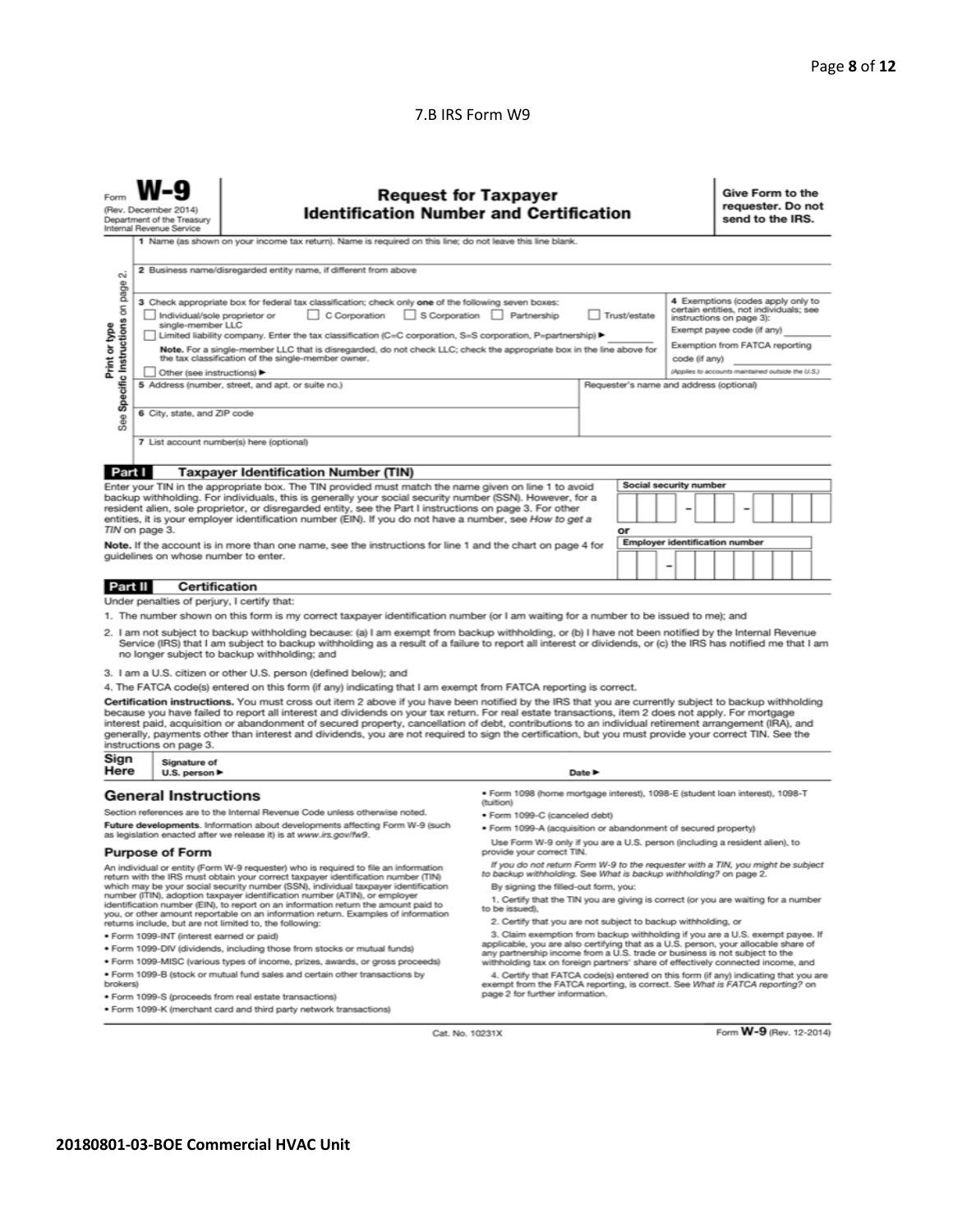#### **ATTACHMENT 7.C – Attestation Re Personnel**

## **ATTESTATION RE PERSONNEL USED IN CONTRACT PERFORMANCE**

| CONTRACTOR LEGAL ENTITY NAME:                                          |  |
|------------------------------------------------------------------------|--|
| FEDERAL EMPLOYER IDENTIFICATION NUMBER:<br>(or Social Security Number) |  |

**The Contractor, identified above, does hereby attest, certify, warrant and assure that the Contractor shall not knowingly utilize the services of an illegal immigrant in the performance of this Contract and shall not knowingly utilize the services of any subcontractor who will utilize the services of an illegal immigrant in the performance of this Contract, T.C.A. § 12-3-309.**

SIGNATURE & DATE:

*NOTICE: This attestation MUST be signed by an individual empowered to contractually bind the Contractor.*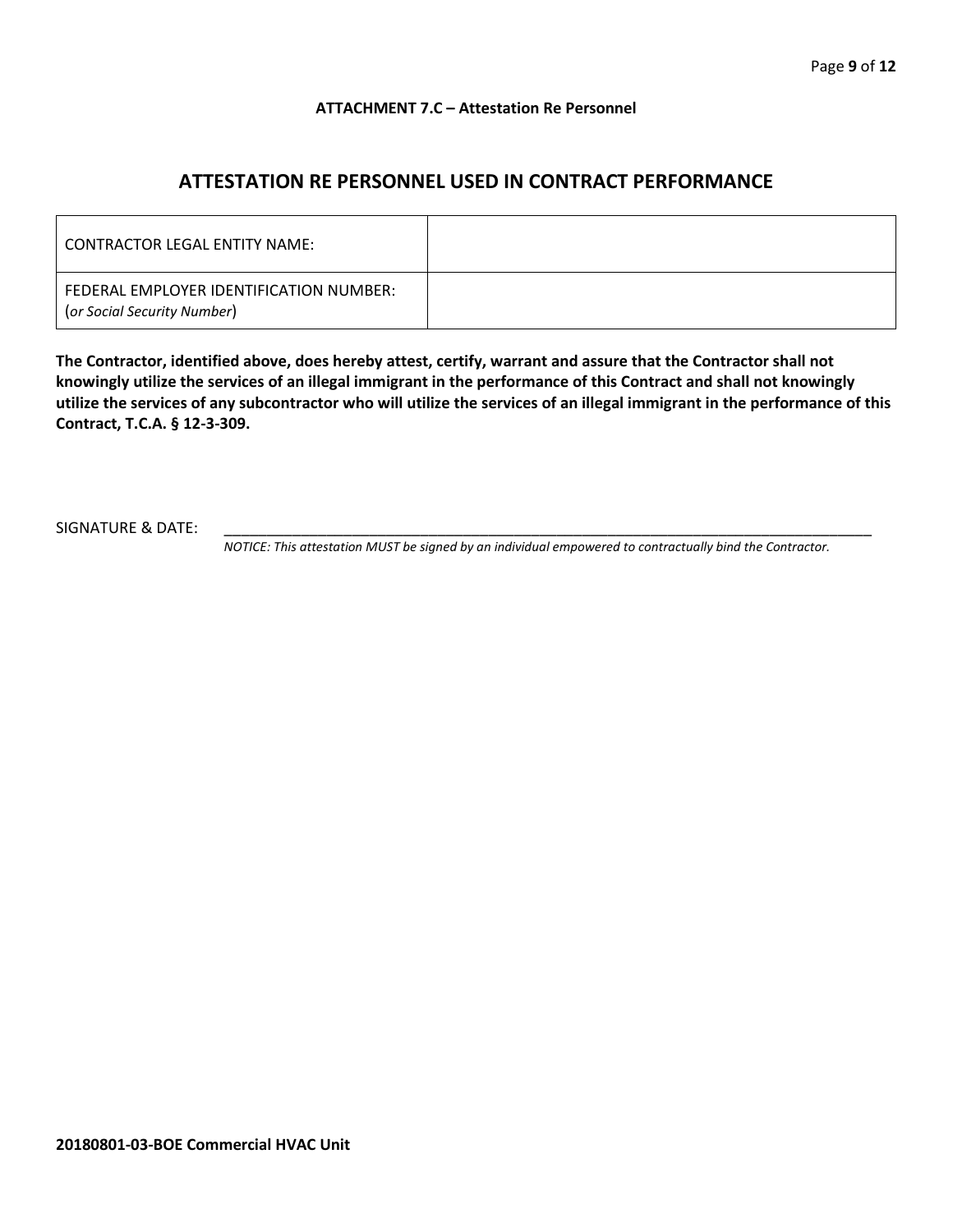#### **ATTACHMENT 7.D – Standard Terms & Conditions SUMNER COUNTY BOARD OF EDUCATION (SCS)**

#### **1. PREPARATION AND SUBMISSION OF BID.**

- **a.** Failure to examine any drawings**,** specifications, or instructions will be at the proposer's risk. Any deviation from the stated terms, conditions and specifications must be coordinated with and approved in writing by the SCS Purchasing Supervisor.
- **b.** ITB SUBMITTAL / SIGNATURE: Proposal shall give the full name and business address of the bidder. If the proposer is a corporation, the name shall be stated as it is in the corporate charter. Proposals must be signed in ink by the proposer's authorized agent. Unsigned proposals will be rejected. Proposals are to be sealed and the outside of the envelope is to reference the ITB number. The person signing the proposal must show their title, and if requested by SCS, must furnish satisfactory proof of his or her authority to bind his or her company in contract. Proposer understands that by submitting a proposal with an authorized signature, it shall constitute an offer to SCS. Proposals must be typewritten or in ink; otherwise they may not be considered. Purchase orders will be issued to the firm name appearing on the W9. Facsimile responses will not be considered.
- **c.** SCS is not responsible for any costs incurred by any vendor pursuant to the ITB. The vendor shall be responsible for all costs incurred in connection with the preparation and submission of its proposal.
- **d.** All proposers must be in compliance with T.C.A. § 62-6-119 at the time of proposal submission and provide evidence of compliance with the applicable provisions of the chapter before such proposal may be considered.
- **e.** Proposals are to be received in the location designated in the ITB no later than the specified date and time. Late submissions will NOT be opened or considered.
- **f.** No erasures permitted. Errors may be crossed out and corrections printed in ink or typewritten adjacent to error and must be initialed in ink by person signing the proposal.
- **g.** Specifications: Reference to available specifications shall be sufficient to make the terms of the specifications binding on the proposer. The use of the name of a manufacturer, or any special brand or make in describing an item does not restrict the proposer to that manufacturer or specific article, unless specifically stated. Comparable products of other manufacturers will be considered if proof of compatibility is contained in the proposal. Proposers are required to notify SCSs Purchasing Supervisor whenever specifications/procedures are not perceived to be fair and open. The articles on which the proposals are submitted must be equal or superior to that specified. Informative and Descriptive Literature: The proposer must show brand or trade names of the articles proposed, when applicable. It shall be the responsibility of the vendor, including vendors whose product is referenced, to furnish with the proposal such specifications, catalog pages, brochures or other data as will provide an adequate basis for determining the quality and functional capabilities of the product offered. Failure to provide this data may be considered valid justification for rejection of proposal.
- **h.** Samples: Samples of items when called for, must be furnished free of expense, and if not destroyed will, upon vendor's request within ten (10) days of proposal opening, be returned at the proposer's expense. Each sample must be labeled with the proposer's name, manufacturer's brand name and number, ITB number and item reference.
- **i.** Time of Performance: The number of calendar days in which delivery is to be made after receipt of order shall be stated in the proposal and may be a factor in making an award, price notwithstanding. If no delivery time is stated in the proposal, proposer agrees that delivery is to be made within two weeks (10 business days) of order.
- **j.** Transportation and delivery charges should be included in the price and be fully prepaid by the vendor to the destination specified in the ITB. Proposal prices shall include delivery of all items F.O.B. destination.
- **k.** New materials and supplies must be delivered unless otherwise specifically stated in the ITB.
- **l.** Alternate/multiple proposals will not be considered unless specifically called for in the ITB.
- **m.** Only proposals submitted on ITB forms furnished by SCS will be considered.
- **n.** By signing the ITB where indicated, the proposer agrees to strictly abide by all local, state and federal statutes and regulations. The proposer further certifies that this proposal is made without collusion or fraud.
- **o.** Error in Proposal. In case of error in the extension of prices in the proposal, the unit price will govern. Late submissions will NOT be opened or considered. Proposers are cautioned to verify their proposals before submission, as amendments received after the ITB deadline will not be considered. No proposal shall be altered, amended or withdrawn after opening. After proposal opening, a proposer may withdraw a proposal only when there is obvious clerical error such as a misplaced decimal point, or when enforcement of the proposal would impose unconscionable hardship due to an error in the proposal resulting in a quotation substantially below the other proposals received. Proposal withdrawals will be considered only upon written request of the proposer.

#### **20180801-03-BOE Commercial HVAC Unit**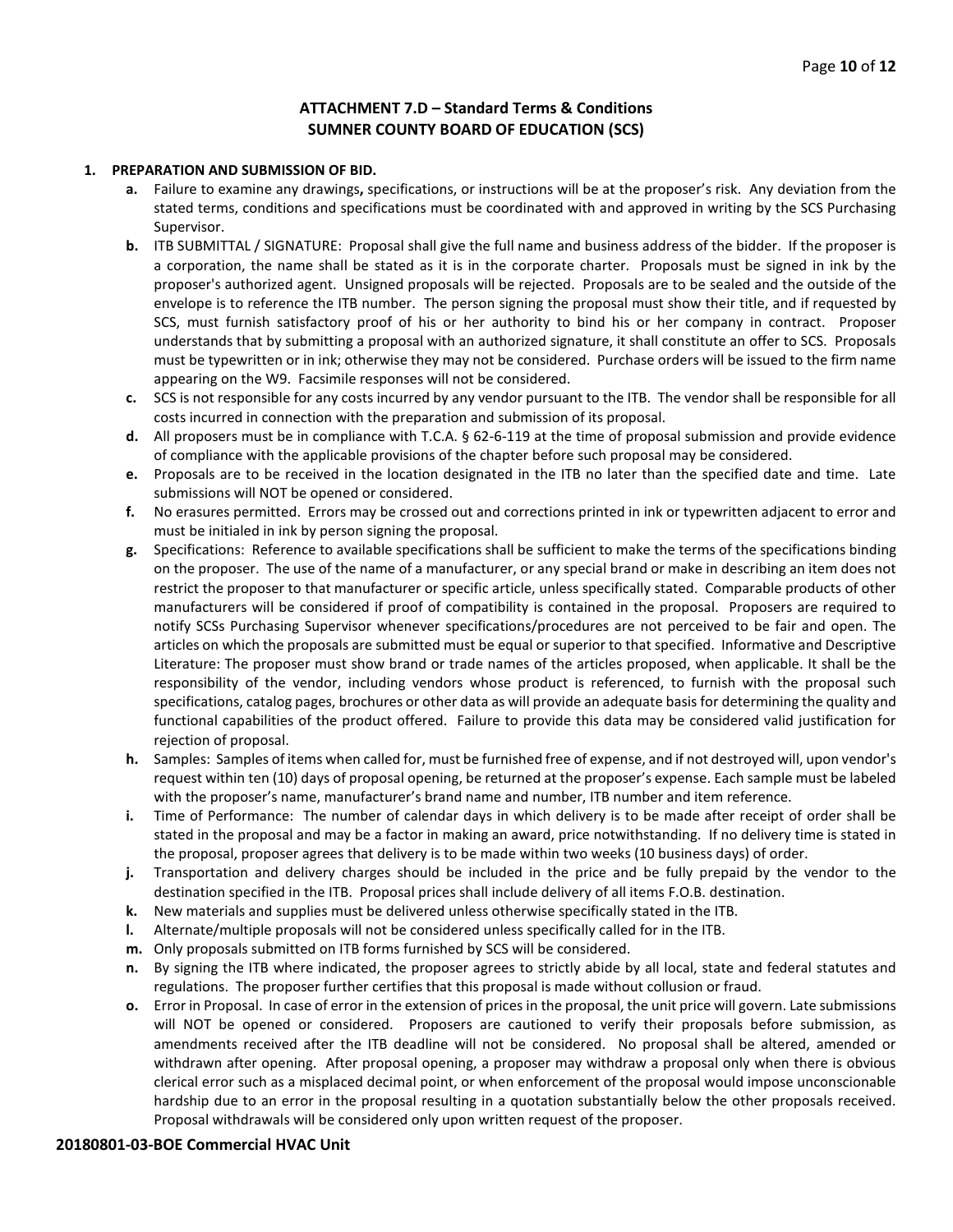- **2. OPEN RECORDS.** In order to comply with the provisions of the Tennessee Open Records Act, all proposals will be publicly opened and are subject to public inspection after the award upon written request. Proposers may be present at ITB opening. Summary information will be posted the SCS website, www.sumnerschools.org under the Invitation to Bid link.
- **3. ACCEPTANCE AND AWARD.** SCS reserves the right to reject any and all proposals and to waive any informality in proposals and, unless otherwise specified by the proposers to accept any item in the proposal. Action to reject all proposals shall be taken for unreasonably high prices, errors in the bid documents, cessation of need, unavailability of funds, or any other reason approved by SCS.
	- **a.** Contracts and purchases will be made with the lowest, responsive, responsible, qualified proposer. The quality of the articles to be supplied, their conformity with the specifications, their suitability to the requirements of the Institution, cash discount offered, and the delivery terms will be taken into consideration.
	- **b.** Any deviation from these stated terms, specifications and conditions must be coordinated with and approved in writing by the Purchasing Supervisor.
	- **c.** Prices quoted on the response (if any) are to be considered firm and binding until the said equipment, supplies or services are in the possession of SCS.
	- **d.** SCS reserves the right to order more or less than the quantity listed in the proposal.
	- **e.** If a proposal fails to state a time within which a proposal must be accepted, it is understood and agreed that SCS shall have ninety (90) days to accept.
	- **f.** No purchase or contract is authorized or valid until the issuance of a SCS purchase order in accordance with SCS policy. No SCS employee is authorized to purchase equipment, supplies or services prior to the issuance of such a purchase order.
	- **g.** The contract may not be assigned without written SCS consent.
	- **h.** If the appropriate space is marked on the ITB, other Institutions (such as State, Local and/or Public Agencies) may purchase off the contract during the same period as SCS.
	- **i.** The awarded proposer will be required to post a performance and payment bond in the amount of 25% of the contract price if it exceeds \$100,000 as stated by T.C.A. §12-4-201.
	- **j.** If the project cost is in excess of \$25,000 a performance bond must be secured by the requesting part in an amount equal to the market improvement value.
- **4. PAYMENT**. Payment terms must be specified in the proposal, including any discounts for early payment. Partial payments will not be approved unless justification for such payment can be shown. Terms will be NET 30 days. Payment will not be made until the conditions and specifications of the ITB are inspected and approved as conforming by persons appointed by SCS.
- **5. DEFAULT OF SELECTED VENDOR.** In case of vendor default, SCS may procure the articles or services from other sources and hold the defaulting vendor responsible for any resulting cost. If the awarded vendor violates any terms of their proposal, the contract, SCS policy or any law, they may be disqualified from submitting proposals for a period of two years for minor violations or longer for major violations. Proposals from disqualified bidders will not be accepted during the period of disqualification.
- **6. INSPECTION OF PURCHASES.** Articles received which are not equivalent will not be accepted and will be picked up by the vendor or returned to vendor, shipping charges collect. SCS shall have a reasonable period in which to inspect and accept or reject materials without liability. If necessity requires SCS to use nonconforming materials, an appropriate reduction in payment may be made.
- **7. TAXES.** SCS is tax exempt; do not include taxes in quotation. Vendors making improvements or additions to or performing repair work on real property for SCS are liable for any applicable sales or use tax on tangible personal property used in connection with the contract or furnished to vendors by the state for use under the contract.
- **8. NONDISCRIMINATION.** SCS is an equal opportunity employer. SCS and bidder agree to comply with Titles VI and VII of the Civil Rights Act of 1964, Title IX of the Education Amendments of 1972, Section 504 of the Rehabilitation Act of 1973, Executive Order 11,246, the Americans with Disabilities Act of 1990 and the related regulations to each. Each party assures that it will not discriminate against any individual including, but not limited to employees or applicants for employment and/or students, because of race, religion, creed, color, sex, age, disability, veteran status or national origin. In the event that any claims should arise with regards to violations of any such local, state or federal law, statues, rule or regulations, the vendor will indemnify and hold SCS harmless for any damages, including court costs or attorney fees, which might be incurred.

#### **20180801-03-BOE Commercial HVAC Unit**